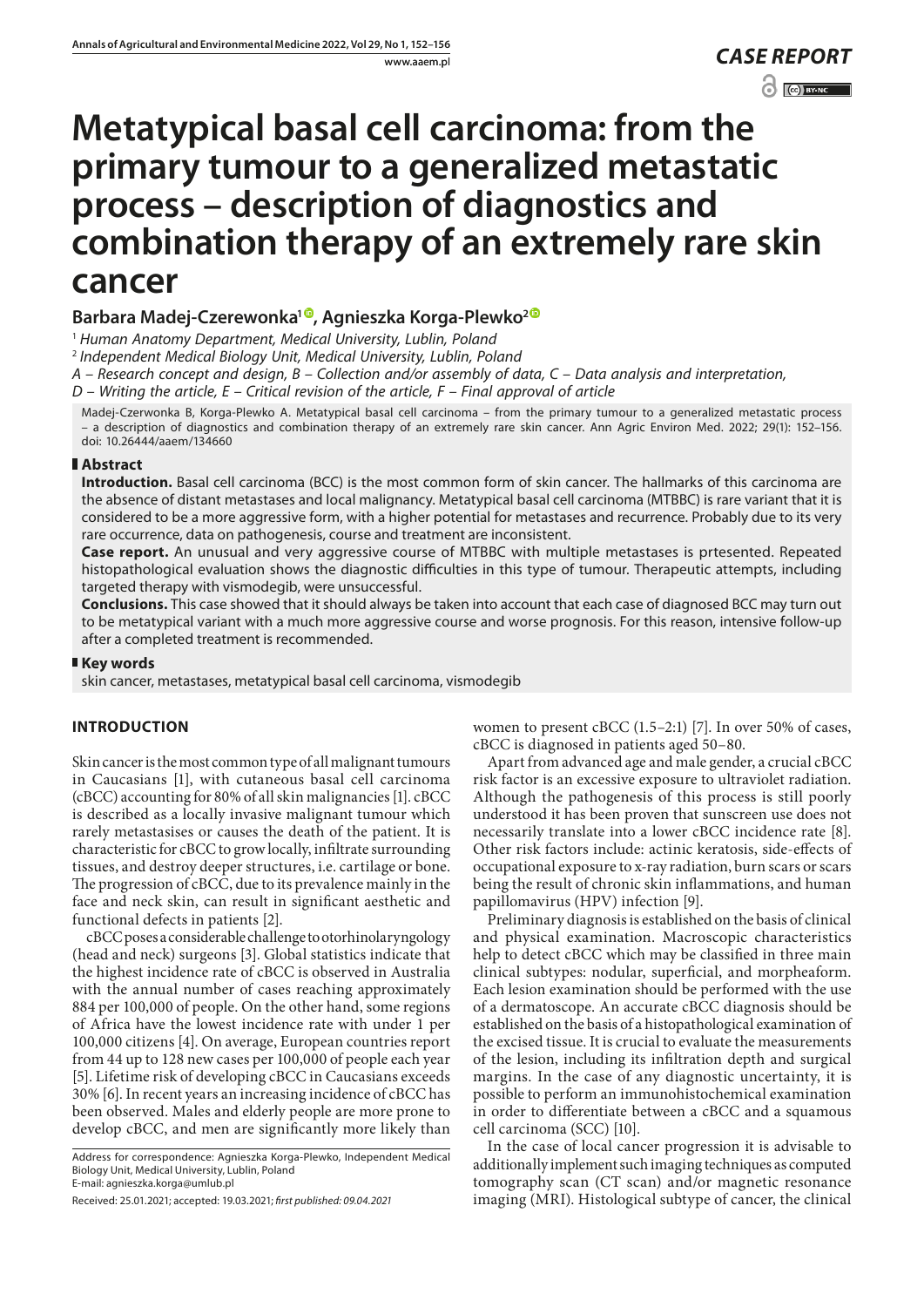stage of the cancer, and the overall health status of the patient are decisive for further treatment strategies [10, 11].

## **CASE STUDY**

In 2002, onset of disease was reported by a 37-year-old male who attended a surgical oncology clinic to consult a tiny lump observed in the upper lip. An excisional biopsy was performed followed by an upper lip reconstruction. The excised tissue was sent for histopathological examination. The results showed ulcerative BCC. Surgical margins were tumour-free. The patient was scheduled for regular check-ups at an outpatient surgical oncology centre.

In 2012, the man was concerned about his chronic fatigue, decline in his physical efficiency, and headaches radiating downward to the neck. Firstly, the patient underwent a series of blood tests on an outpatient basis (blood count, liver and kidney function tests). The test results showed no abnormalities. A head MRI was performed which helped to detect only slightly enlarged pericerebral fluid spaces in the parietal lobes. A neck ultrasound examination followed, chich showed a heterogeneous tissue mass with relatively well-circumscribed margins, measuring 20×19 mm, located in the right mandibular angle. The intramuscular lesion resulted in posterior pressure over the sternocleidomastoid muscle. Single lymph nodes were visible on examination, the most prominent one measuring approx. 18×4 mm. On the left, noticeable lymph nodes measured 15×6 mm. A CT scan of the neck was performed which confirmed the presence of a tumour and its infiltration of the right internal jugular vein.

After completion of the abov-ementioned examinations the patient was referred to the department of otolaryngology in order to undergo a surgical treatment of the neck tumour. A pre-operative CT scan of the chest was performed. The results showed focal lesions suggestive of metastases in the lung parenchyma. In the right lung, the following lesions were detected: in the superior segment (S VI) a lesion measuring 13 mm, in its medial segment  $(S \ V) - 7$  mm, and in its posterior basal segment  $(S\bar{X})$  – 22 mm. In the left lung, lesions were found in the anterior segment (S III), a lesion measuring 22 mm and in the superior segment  $(S VI) - 10 mm$ . No pathologically enlarged lymph nodes were observed. An ultrasound examination of the abdominal cavity detected no pathological changes.

After a series of diagnostic examinations the patient underwent the following surgery: the skin and subcutaneous tissue were incised along sternocleidomastoid muscle reaching to the neck tumour which had infiltrated the right internal jugular vein, scalene muscles, cervical plexus and accessory nerve. A tumour sample was taken for intraoperative histopathological evaluation (Fig. 1). The following results were obtained*:* keratinizing SCC (G2), infiltrating muscle and adipose tissue.

The lesion was removed entirely including cervical lymph nodes, an internal jugular vein, and a sternocleidomastoid muscle. Cervical plexus and accessory nerve were cut.

A postoperative histopathological evaluation of 12 lymph nodes recognised two metastases (cancerous infiltration of perinodal connective and adipose tissue), and the patient was referred to an oncology centre for further treatment. The unusual course of the disease made the specialists conduct histopathological evaluation for the second time. Paraffin-



**Figure 1.** Metatypical basal cell carcinoma – neck metastatic tumour (H+E; A,C 100×, B,D 200×)

embedded tissue blocks from the upper lip and neck tumour were re-examined. The findings were analysed again and showed desmoplastic infiltrative BCC.

During the next hospitalisation, the patient had a wedge resection of the right lung due to the above-mentioned metastases. Both metastatic foci were located beneath the pleura and had infiltrated the pulmonary pleura. On microscopic examination, specimens of lung parenchyma were analysed, chich showed metastases from skin appendages. Morphological assessment of these metastases gave very similar results to the findings obtained after upper lip and neck tumour examinations. In the case of the latter, a metatypical basal cell carcinoma (MTBCC) or basal cell (trichoblastic) carcinoma were suspected. Thirty days later, the patient was admitted for the next stage of the surgery. Left-sided thoracotomy and a wedge resection of four lesions were performed. On microscopic examination, metastatic foci from skin appendages were observed, located beneath the pleura.

A PET-CT scan was performed in order to find the primary tumour focus. Markedly increased 18FDG uptake was noted in the post-operative area around C6 vertebra, in the anterior segment (S III) of the left lung, above the diaphragm, in the anterior basal segment (S VIII), and in the lateral basal segment (S IX) of the right lung. Physiological tracer uptake was observed within the abdominopelvic cavity. Increased tracer uptake was noted in the skeletal system, i.e. in the 5th right rib and in the 6th left rib (Fig. 2).

The next stage of treatment required the patient to undergo a chemotherapy. Within four months he received in total 10 cycles of AP3 chemotherapy, a dose of Epi ADM 65 mg once up to three times a day and a dose of CBDCA 345 mg once or twice a day. A month after the last chemotherapy cycle, the patient was admitted to hospital due to side-effects such as grade 3 leukopenia and grade 4 thrombocytopenia.

Two months after chemotherapy ended, the patient underwent another PET-CT scan in order to evaluate changes in the skeletal system. The findings showed a hypodense lesion around the thyroid cartilage, adjacent to the right common carotid artery, situated in the superior pole of the right thyroid lobe and measuring  $12\times16\times14$  mm. The scan indicated tumour recurrence. Skeletal system presented no abnormalities in glucose uptake.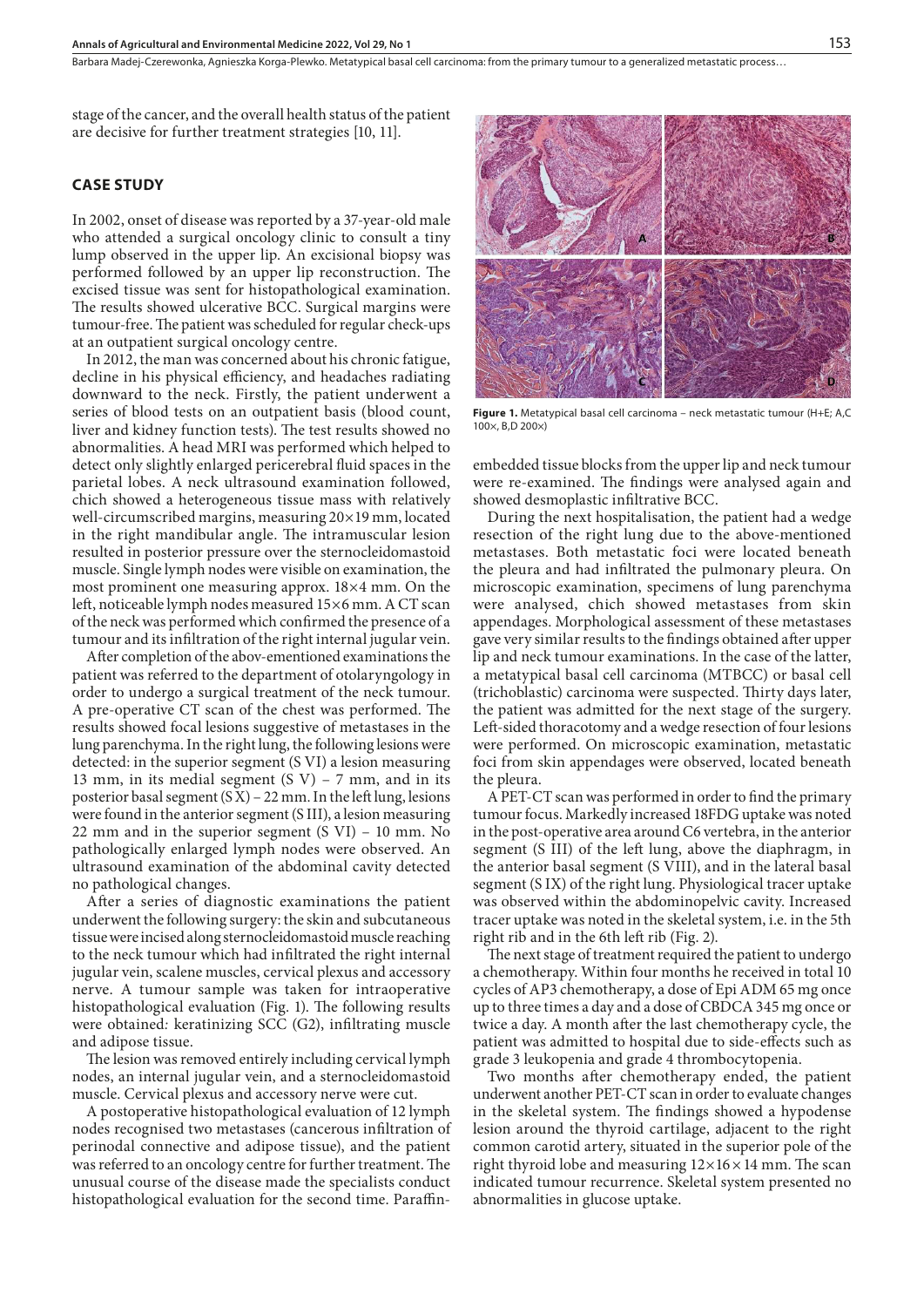Barbara Madei-Czerewonka, Agnieszka Korga-Plewko, Metatypical basal cell carcinoma: from the primary tumour to a generalized metastatic process...



**Figure 2.** PET-CT scan showing general cancer recurrence in the course of a metatypical basal cell carcinoma of the upper lip

The next stage of patient's treatment involved complete tumour removal and post-operative radiotherapy. A radical intensity-modulated radiation therapy (IMRT) was performed. Patient's right-sided cervical lymph nodes and post-operative area were treated in total with 66 Gy dose. On histopathological examination SCC was recognised.

Follow-up CT scans of the chest and abdominal cavity were performer chich showed newly-formed micronodular lesions in the right and left lungs. No enlarged lymph nodes were observed.

The patient was qualified for surgery. A laser-assisted resection of the lesions present in the left lung was performed. Histopathological examination of the excised tumour recognised SCC. After two months, another laserassisted resection of four lesions located in the right lung was performer.

Six months later, a PET-CT scan was performed in order to evaluate the current progression of the disease. The findings showed two tumours of malignant potential, located in the posterior basal segment (S X) and in the anterior segment (S III) of the left lung. A CT scan, performed a month later, found significant tumour progression in comparison to the results obtained five months earlier. In the left lung, in its anterior segment (S III) tumour diameter increased by 4 mm, in the anterior basal segment (S VIII) – by 4 mm, in the posterior basal segment  $(S X)$  – by 5 mm, whereas in the right lung, in its posterior segment (S II), tumour diameter increased by 4 mm and in its lateral segment (S IV) – by 2 mm. Having analysed the results of imaging tests the patient was recommended to undergo another cycle of chemotherapy, which he declined.

Due to the unusual course of the disease, paraffinembedded tissue blocks from the upper lip and neck tumours underwent histopathological evaluation for the third time. The following results were obtained:

- in the upper lip specimen, an infiltration of non-small-cell carcinoma was observed, its morphological features were similar to a metatypical basal cell carcinoma (MTBCC) or basosquamous carcinoma that incorporates the features of BCC, with partial differentiation towards keratinizing SCC in the centre of the lesion;
- the neck tumour specimen and a sample of lesions located in the lungs showed structures resembling a non-small-cell carcinoma with morphological features similar to those characterising metastases of a MTBCC.

After analysis of the above-mentioned findings, the patient was qualified for a therapy with the use of Vismodegib, a Hedgehog (Hh) signaling pathway inhibitor, at a daily dose of 150 mg. After a six-month Vismodegib treatment, a CT scan of the chest was performed in order to evaluate the metastases in the lungs. In the right lung, in its lateral segment (S IV), a tumour regression from 27 mm to 12 mm was observed. In the left lung, in its posterior basal segment (S X), tumour regression from 17 mm to 5 mm was noted.

In the thirteenth month of Vismodegib therapy, the patient was admitted to hospital due to severe fatigue. CT scans of the head, neck and chest were performed. Results:

- a newly-formed lesion measuring  $11\times10$  mm was detected in the submandibular space;
- in the right lung, in its lateral segment (S IV), an increase in tumour diameter from 12 to 20 mm was observed; in its posterior segment (S II), an increase in tumour diameter from 9 mm to 17 mm was noted;
- in the left lung, in its posterior segment (S II), an increase in tumour diameter from 6 mm to 10 mm was detected, in the anterior segment (S III), an increase in tumour formed lesion measuring 8 mm was observed, in the anterior basal segment (S VIII) a 28-mm tumour was detected, previously the lesion was not traceable.

Over the next nine months the patient underwent followup CT scans of the neck and chest (every two months) which indicated a gradual progression of the lesions.

At the same time, the patient underwent another surgical operation for removal of a tumour located in the infrahyoid muscles (Fig. 3). The patient received post-operative intravenous chemotherapy with 5-fluorouracil 500 mg, four cycles according to guidelines.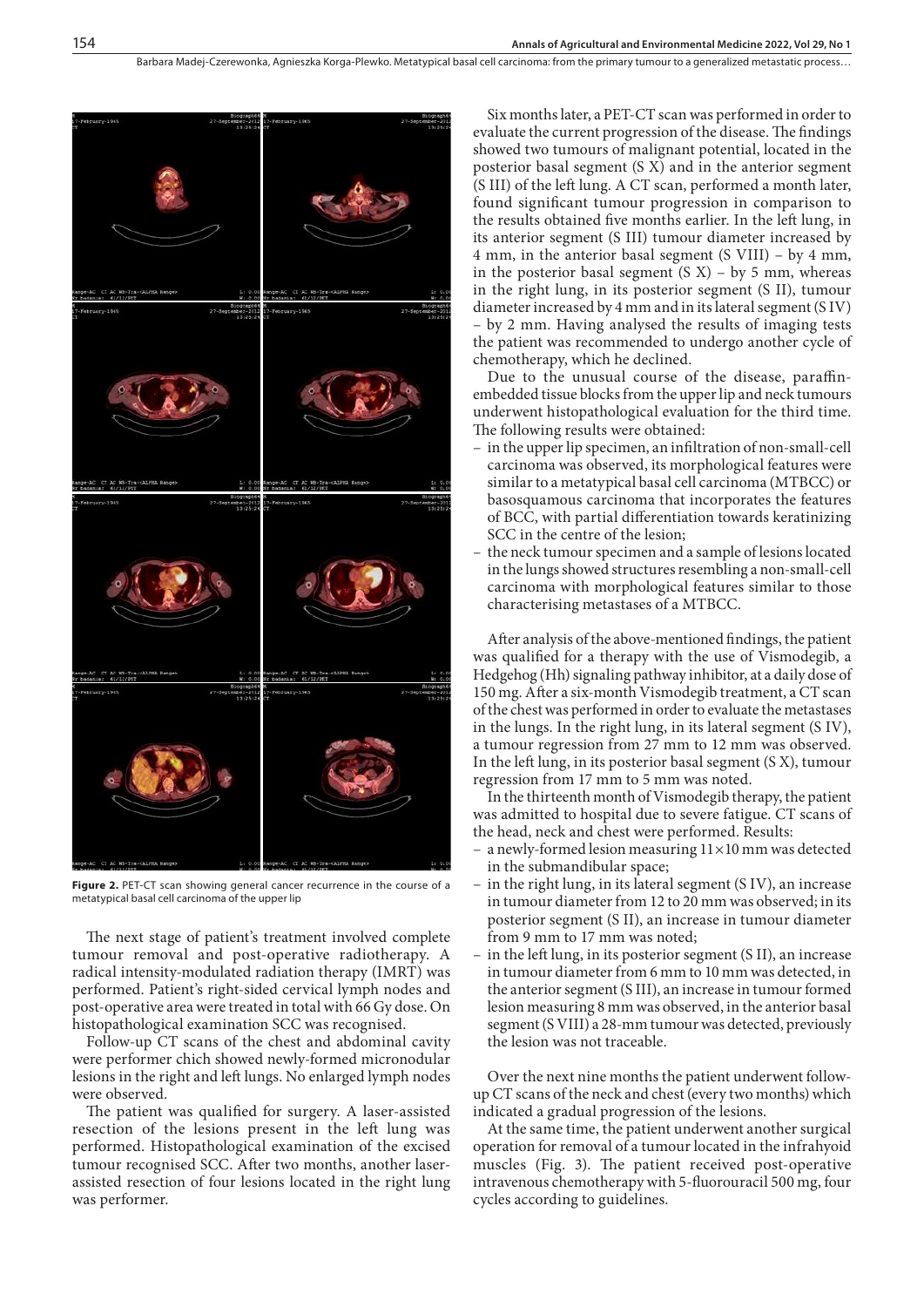Barbara Madej-Czerewonka, Agnieszka Korga-Plewko, Metatypical basal cell carcinoma: from the primary tumour to a generalized metastatic process...



**Figure 3.** Metatypical basal cell carcinoma – tumour located in the infrahyoid muscles (H+E; A 100×, B 200×)

A follow-up CT scan showed a newly-formed metabolicallactive lesion located to the left of the supraclavicular fossa. The patient was qualified for radiotherapy. Stereotactic body radiation therapy (SBRT) was administered. The patient received in total a dose of 30 Gy in six fractions every two days. Six months after the radiotherapy ended, follow-up CT scans of the neck and chest were performed. In the left lung, in its anterior segment (S III), a decrease from 10 mm to 8 mm in one of the tumour diameters was observed. Measurements of other metastases remained the same in comparison to the results of previous scans. A newly-formed lesion measuring  $30 \times 12$  mm was detected on the right side of the base of the neck, sideways from the thyroid gland. Hypodense lesions, suspected metastases, were found in the left and right kidneys. Having consulted a laryngologist the patient was not qualified for surgery due to the fact that a radical removal of the lesion was not possible. The consecutive stages of treatment involved palliative care.

The patient was hospitalised occasionally due to fatigue, dehydration, severe abdominal and cervical pain inthe course of cancer. The patient experienced cachexia and had massive neck ulceration (Fig. 4), anaemia (Hb 8g/dl) and kidney failure. During hospitalisation, the patient underwent fluid therapy, blood transfusion therapy and a local treatment of the neck ulcers. The patient died in 2018, fifteen years after the first diagnosis.

## **DISCUSSION**

To the authors' knowledge, there is scant information in the literature on MTBCC, and methods of treatment are not standardized. Bearing in mind that five-year survival in patients diagnosed with MTBCC accounts for only 10%, it poses a crucial clinical challenge for specialists [12, 13]. MTBCC is a skin cancer sharing features of both SCC and BCC. Morphological features of MTBCC resemble BCC, yet its clinical characteristics include significantly higher malignancy and a tendency to metastasize [14]. Establishing an accurate histopathological diagnosis of MTBCC is extremely difficult. As the presented case study shows, it was possible to detect MTBCC only after histopathological analysis of the specimens had been repeated several times. The most common location for distant metastases of MTBCC are lungs, bones and liver [14].

Basic treatment for a locally advanced cancer includes surgical removal of the lesion. When assessing the width of the surgical margins one should take into account both the radical character of the surgery and satisfactory aesthetic effects of the operation. Sometimes, this poses a significant challenge for the surgeon since macroscopic tumour borders are not clear. For tumours with a high risk of recurrence, the surgical margin is estimated at 10 mm at least [15]. Mauro Tallaro et al. proved in their study that in a significant number of specimens subjected to evaluation, the surgical margins were positive [16].

Patients coping with metastatic cancer who have undergone surgical treatment and adjuvant radiotherapy are advised to include pharmacotherapy. Medicines approved for such clinical cases are Hedgehog (Hh) signaling pathway



**Figure 4.** Neck ulceration in the end stage of the disease